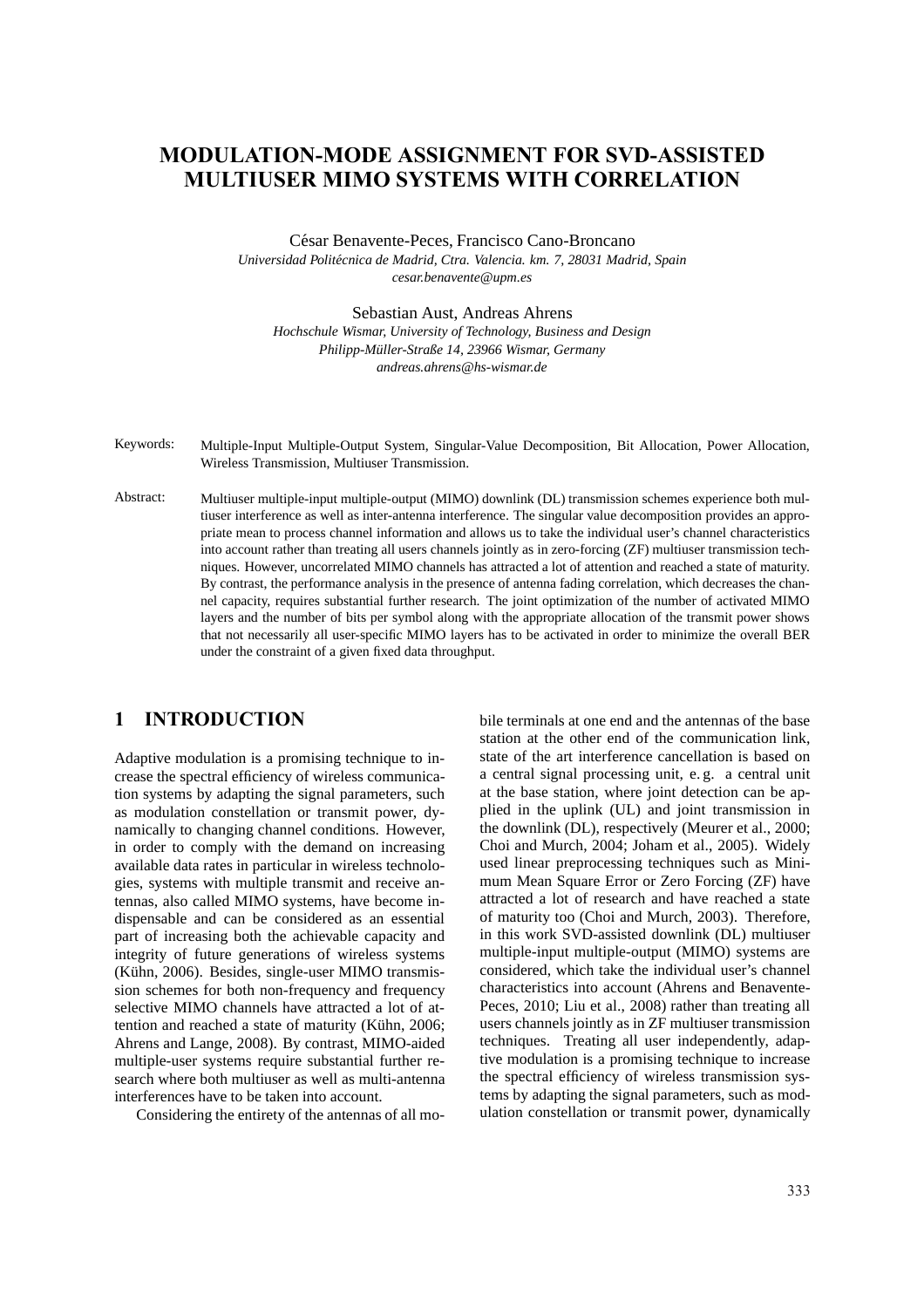to individually changing channel conditions, where the most beneficial choice of the number of activated user-specific MIMO layers together with the number of bits per symbol and the appropriate allocation of the available transmit power offer a certain degree of design freedom, which substantially affects the performance of MIMO systems.

Against this background, in this paper a SVDassisted multiuser MIMO scheme is investigated, where both multiuser interferences as well as multiantenna interferences are perfectly eliminated. The novel contribution of this paper is that we demonstrate the benefits of amalgamating a suitable choice of activated MIMO layers and number of bits per symbol along with the appropriate allocation of the transmit power under the constraint of a given fixed data throughput. Besides the signal processing needed to perfectly separate the users within a multiuser system, multiple antenna systems are affected by signal correlation among antennas, which produces a degradation of the link performance, depending on the physical relative position of the antennas and the mobility of the front-ends and has to be taken into consideration.

The remaining part of this paper is organized as follows: Section 2 introduces the multiuser system model, while the considered quality criteria are briefly reviewed in section 3. The associated performance results are presented and interpreted in section 4. Finally, section 5 provides some concluding remarks.

## **2 MULTIUSER SYSTEM MODEL**

The system model considered in this work consists of a single base station (BS) supporting *K* mobile stations (MSs). The BS is equipped with  $n<sub>T</sub>$  transmit antennas, while the *k*th (with  $k = 1, ..., K$ ) MS has  $n_{Rk}$ receive antennas, i. e. the total number of receive antennas including all *K* MSs is given by  $n_R = \sum_{k=1}^{K} n_{Rk}$ . The  $(n_{Rk} \times 1)$  user specific symbol vector  $c_k$  to be transmitted by the BS is given by

$$
\mathbf{c}_k = \begin{pmatrix} c_{k,1}, c_{k,2}, \dots, c_{k,n_{\mathbb{R}k}} \end{pmatrix}^\mathrm{T} . \tag{1}
$$

The vector  $\mathbf{c}_k$  is preprocessed before its transmission by multiplying it with the  $(n<sub>T</sub> \times n<sub>Rk</sub>)$  DL preprocessing matrix  $\mathbf{R}_k$  and results in the  $(n<sub>T</sub> \times 1)$  user-specific transmit vector

$$
\mathbf{s}_k = \mathbf{R}_k \, \mathbf{c}_k \quad . \tag{2}
$$

After DL transmitter preprocessing, the  $n_T$ component signal **s** transmitted by the BS to the *K* MSs results in

$$
\mathbf{s} = \sum_{k=1}^{K} \mathbf{s}_k = \mathbf{R} \mathbf{c} \quad , \tag{3}
$$

with the  $(n<sub>T</sub> \times n<sub>R</sub>)$  preprocessing matrix

$$
\mathbf{R} = (\mathbf{R}_1, \mathbf{R}_2, \dots, \mathbf{R}_K) \quad . \tag{4}
$$

In (3), the overall  $(n_R \times 1)$  transmitted DL data vector **c** combines all *K* DL transmit vectors  $c_k$  (with  $k =$  $1, 2, \ldots, K$  and is given by

$$
\mathbf{c} = \left(\mathbf{c}_1^{\mathrm{T}}, \mathbf{c}_2^{\mathrm{T}} \dots, \mathbf{c}_K^{\mathrm{T}}\right)^{\mathrm{T}} \quad . \tag{5}
$$

At the receiver side, the  $(n_{Rk} \times 1)$  vector  $\mathbf{u}_k$  of the *k*th MS is given by

$$
\mathbf{u}_k = \mathbf{H}_k \mathbf{s} + \mathbf{n}_k = \mathbf{H}_k \, \mathbf{R} \, \mathbf{c} + \mathbf{n}_k \quad . \tag{6}
$$

and can be expressed by

$$
\mathbf{u}_k = \mathbf{H}_k \, \mathbf{R}_k \, \mathbf{c}_k + \sum_{i=1, i \neq k}^K \mathbf{H}_k \, \mathbf{R}_i \, \mathbf{c}_i + \mathbf{n}_k \quad , \tag{7}
$$

where the MSs received signals experience both multi-user and multi-antenna interferences. In (6), the  $(n_{\text{R}_k} \times n_{\text{T}})$  channel matrix  $\mathbf{H}_k$  connects the  $n_{\text{T}}$  BS specific transmit antennas with the  $n_{Rk}$  receive antennas of the *k*th MS.

It is quite common to assume that the coefficients of the  $(n_{Rk} \times n_T)$  channel matrix  $H_k$  are independent and Rayleigh distributed with equal variance. However, in many cases correlations between the transmit antennas as well as between the receive antennas can't be neglected. There are several methods to model and characterize antenna signal correlation into a MIMO channel model for Rayleigh flat-fading channels. In this work it is assumed that the correlation among receive antennas is independent of the correlation between transmit antennas. The way to include the antenna signal correlation into the MIMO channel model for Rayleigh flat-fading like channels is given by (Durgin and Rappaport, 1999; Zelst and Hammerschmidt, 2002) and results in

$$
\mathbf{H}_{k} = \mathbf{H}_{\text{Rx}}^{1/2} \cdot \mathbf{G} \cdot \mathbf{H}_{\text{Tx}}^{1/2},\tag{8}
$$

where **G** is a  $(n_{\text{R}_k} \times n_{\text{T}})$  uncorrelated channel matrix with independent, identically distributed complex Gaussian zero-mean unit variance elements and where  $(\cdot)^{1/2}$  stands for the square root of a matrix. The  $(n_{Rk} \times n_{Rk})$  matrix  $H_{Rx}$  is used to model the correlation between the *k*th MS receive antennas. Moreover, the  $(n_T \times n_T)$  transmit correlation matrix  $H_{Tx}$ models the correlation between the transmit antennas.

The interference, which is introduced by the channel matrix  $H_k$ , requires appropriate signal processing strategies. A popular technique is based on the SVD of the system matrix  $H_k$  as described in (Ahrens and Benavente-Peces, 2010). Therein, after pre- and postprocessing of the transmitted and received signal vectors, the user-specific decision variables result in

$$
\mathbf{y}_k = \mathbf{V}_{k\mathbf{u}} \, \mathbf{P}_k \, \mathbf{c}_k + \mathbf{w}_k \quad , \tag{9}
$$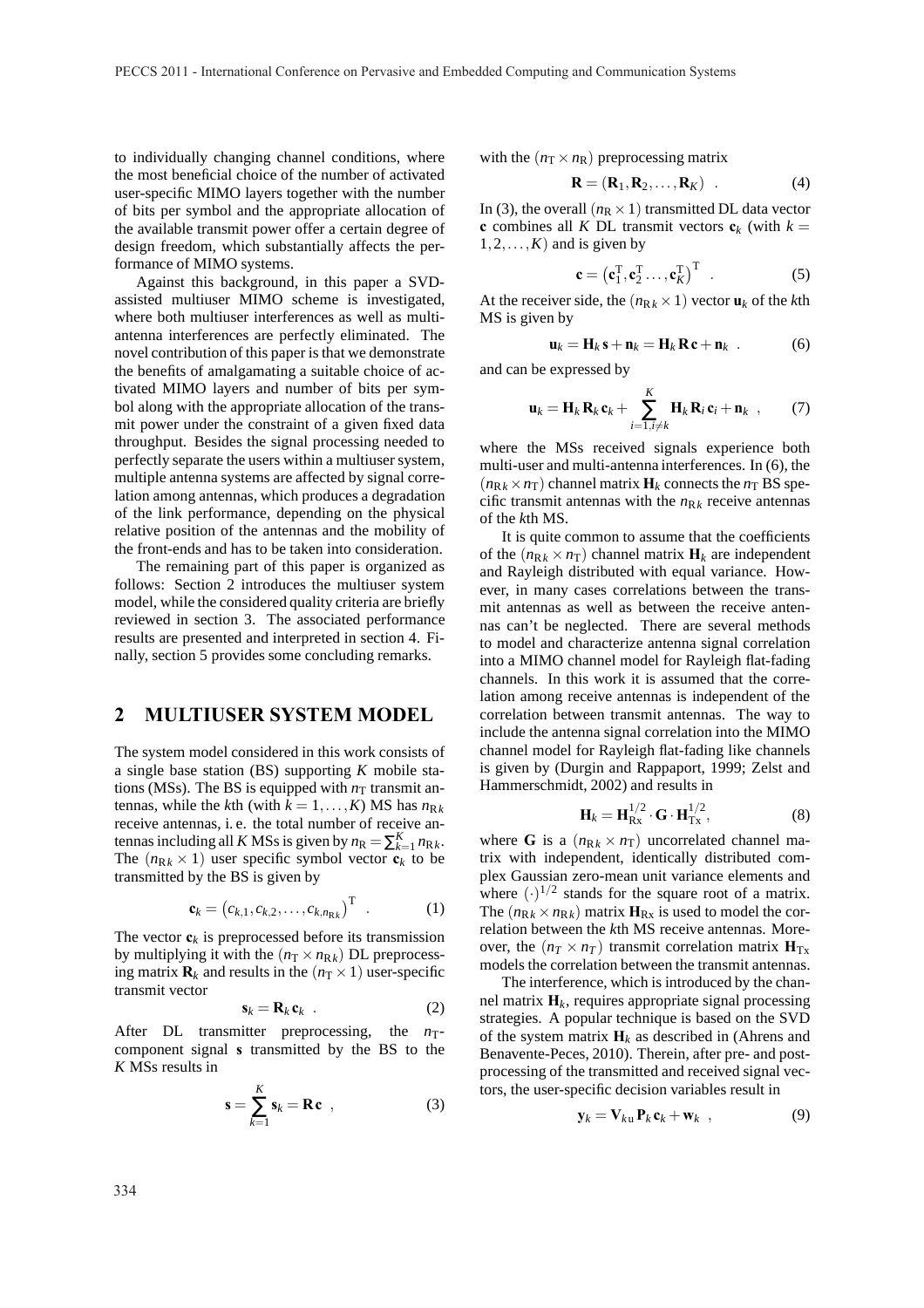

Figure 1: Resulting *k*th user-specific system model per MIMO layer  $\ell$  (with  $\ell = 1, 2, ..., n_{Rk}$ ) and per transmitted symbol block *m*.

where interferences between the different antenna data streams as well as MUI (multi-user interference) imposed by the other users are avoided as shown in (Ahrens and Benavente-Peces, 2010). In (9), the  $(n_{\text{R}_k} \times n_{\text{R}_k})$  diagonal matrix  $V_{ku}$  contains the nonzero square roots of the eigenvalues of  $\mathbf{H}_k^H \mathbf{H}_k$ , e.g.,

$$
\mathbf{V}_{ku} = \left[ \begin{array}{cccc} \sqrt{\xi_{k,1}} & 0 & \cdots & 0 \\ 0 & \sqrt{\xi_{k,2}} & \ddots & \vdots \\ \vdots & \ddots & \ddots & \vdots \\ 0 & 0 & \cdots & \sqrt{\xi_{k,n_{\mathrm{R}}} } \end{array} \right], \quad (10)
$$

and the user-specific  $(n_{Rk} \times n_{Rk})$  diagonal power allocation matrix is given by

$$
\mathbf{P}_{k} = \left[ \begin{array}{cccc} \sqrt{p_{k,1}} & 0 & \cdots & 0 \\ 0 & \sqrt{p_{k,2}} & \ddots & \vdots \\ \vdots & \ddots & \ddots & \vdots \\ 0 & 0 & \cdots & \sqrt{p_{k,n_{\mathrm{R}}} } \end{array} \right] \tag{11}
$$

and simplifies to  $P_k = \sqrt{\beta} I_{n_{Rk} \times n_{Rk}}$  with the parameter  $\sqrt{\beta}$  taking the transmit-power constraint into account as highlighted in (Ahrens and Benavente-Peces, 2010). Finally the additive, white Gaussian noise (AWGN) vector is given by  $w_k$ . The resulting system model is depicted in Fig. 1

#### **3 PERFORMANCE ANALYSIS**

In general, the user-specific quality of data transmission can be informally assessed by using the signalto-noise ratio (SNR) at the detector's input defined by the half vertical eye opening and the noise power per quadrature component according to

$$
\rho = \frac{\text{(Half vertical eye opening)}^2}{\text{Noise Power}} = \frac{(U_A)^2}{(U_R)^2} \quad , \quad (12)
$$

which is often used as a quality parameter (Ahrens and Lange, 2008). The relationship between the signal-to-noise ratio  $\rho = U_A^2/U_R^2$  and the bit-error probability evaluated for AWGN channels and *M*-ary

Quadrature Amplitude Modulation (QAM) is given by (Proakis, 2000)

$$
P_{\text{BER}} = \frac{2}{\log_2(M)} \left( 1 - \frac{1}{\sqrt{M}} \right) \text{erfc}\left(\sqrt{\frac{\rho}{2}}\right) \quad . \quad (13)
$$

When applying the proposed system structure for the *k*th user, the applied signal processing leads to different eye openings per activated MIMO layer  $\ell$  (with  $\ell = 1, 2, \ldots, L$  and  $L \leq n_{Rk}$  describing the number of activated user-specific MIMO layers) and per transmitted symbol block *m* according to

$$
U_{\mathbf{A}k}^{(\ell,m)} = \sqrt{p_{k,\ell}^{(m)}} \cdot \sqrt{\xi_{k,\ell}^{(m)}} \cdot U_{\mathbf{s}k}^{(\ell)} , \qquad (14)
$$

where  $U_{s k}^{(\ell)}$  $s_k^{(k)}$  denotes the half-level transmit amplitude assuming  $M_{\ell}$ -ary QAM,  $\sqrt{\xi_{k,\ell}^{(m)}}$  represents the corresponding positive square roots of the eigenvalues of the matrix  $\mathbf{H}_k^H \mathbf{H}_k$  and  $\sqrt{p_{k,\ell}^{(m)}}$  represents the corresponding power allocation weighting parameters. Together with the noise power per quadrature component, introduced by the additive, white Gaussian noise (AWGN) vector  $w_k$  in (9), the *k*th user-specific SNR per MIMO layer  $\ell$  at the time *m* becomes

$$
\rho_k^{(\ell,m)} = \frac{\left(U_{\mathbf{A}k}^{(\ell,m)}\right)^2}{U_{\mathbf{R}}^2} \quad . \tag{15}
$$

Using the parallel transmission over  $L \le n_{Rk}$  MIMO layers, the overall mean transmit power becomes  $P_{\mathrm{s}k} = \sum_{\ell=1}^L P_{\mathrm{s}k}^{(\ell)}$  $s_k^{(k)}$ . Considering QAM constellations, the average transmit power  $P_{s_k}^{(\ell)}$  $\int_{s,k}^{(\ell)}$  per MIMO layer  $\ell$ may be expressed as (Proakis, 2000)

$$
P_{sk}^{(\ell)} = \frac{2}{3} \left( U_{sk}^{(\ell)} \right)^2 (M_{k\ell} - 1) \quad . \tag{16}
$$

Combining (15) and (16) together with (14), the layerspecific SNR at the time *m* results in

$$
\rho_k^{(\ell,m)} = p_{k,\ell}^{(m)} \xi_{k,\ell}^{(m)} \frac{3}{2(M_{k\ell}-1)} \frac{P_{sk}^{(\ell)}}{U_R^2} \ . \tag{17}
$$

Assuming that the transmit power is uniformly distributed over the number of activated MIMO layers, i. e.,  $P_{sk}^{(\ell)} = P_{sk}/L$ , the layer-specific signal-to-noise ratio at the time *m*, defined in (17), results with the ratio of symbol energy to noise power spectral density  $E_{\rm s}/N_0 = P_{\rm s\it k}/(2\,U_{\rm R}^2)$  in

$$
\rho_k^{(\ell,m)} = p_{k,\ell}^{(m)} \xi_{k,\ell}^{(m)} \frac{3}{L(M_{k\ell} - 1)} \frac{E_s}{N_0} \quad . \tag{18}
$$

In order to transmit at a fixed data rate while maintaining the best possible integrity, i. e., bit-error rate, an appropriate number of user-specific MIMO layers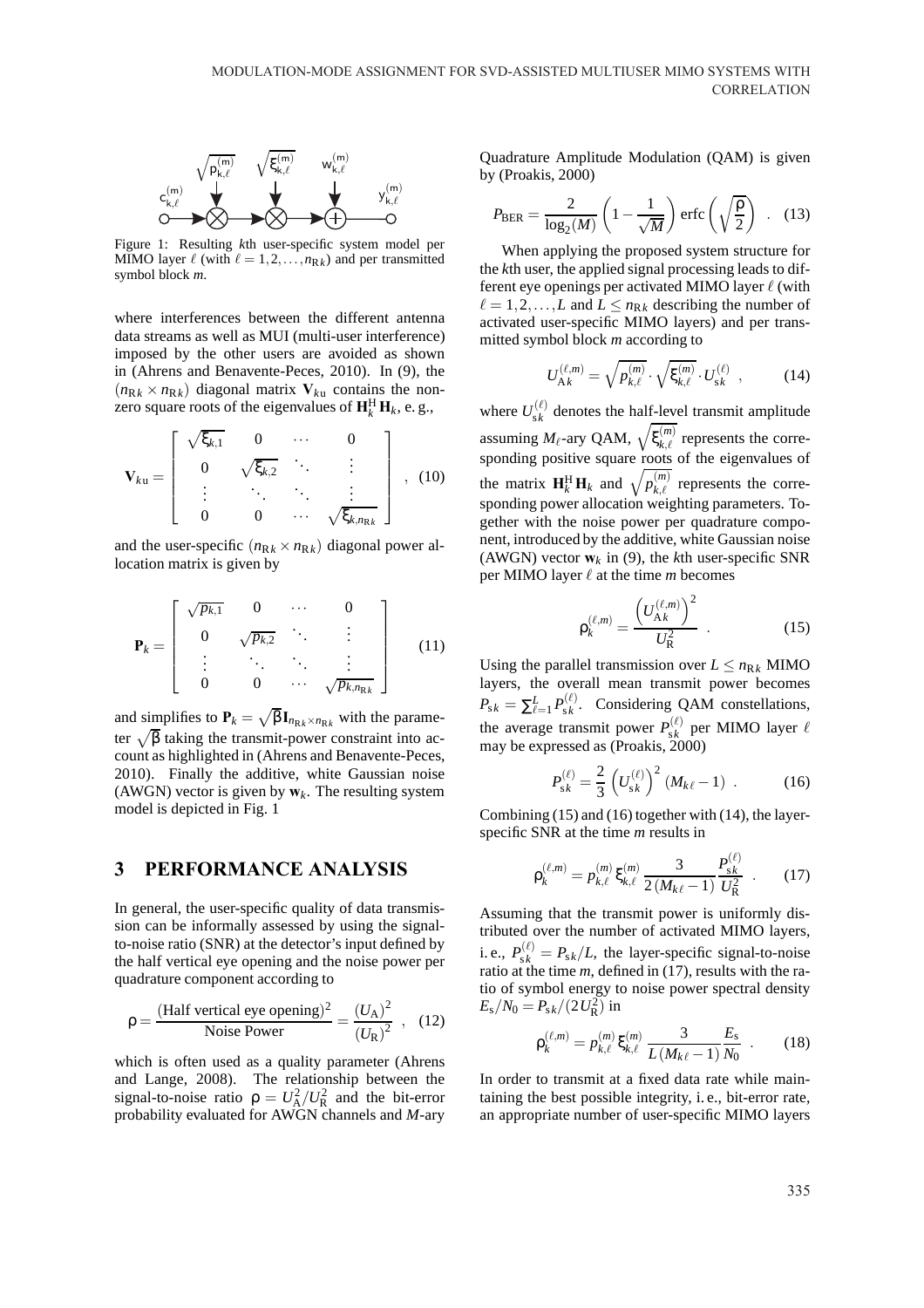| throughput           | layer 1 | layer 2 layer 3 | layer 4 |
|----------------------|---------|-----------------|---------|
| 8 bit/s/Hz           | 256     |                 |         |
| $8 \text{ bit/s/Hz}$ | 64      |                 |         |
| $8 \text{ bit/s/Hz}$ | 16      | 16              |         |
| 8 bit/s/Hz           | 16      |                 |         |
| 8 bit/s/Hz           |         |                 |         |

Table 1: Investigated user-specific QAM transmission modes.

has to be used, which depends on the specific transmission mode, as detailed in Table 1 for the exemplarily investigated two-user multiuser system  $(n_{Rk} = 4)$ (with  $k = 1, 2$ ),  $K = 2, n_R = n_T = 8$ ). In order to avoid any signalling overhead, fixed transmission modes are used in this contribution regardless of the channel quality (Ahrens and Lange, 2008).

However, the user-specific BER of the uncoded MIMO system is dominated by the specific layers having the lowest SNR's. As a remedy, a MIMOlayer transmit PA scheme is required for minimizing the overall BER under the constraint of a limited total MIMO transmit power. The proposed PA scheme scales the half-level transmit amplitude  $U_{s,k}^{(\ell)}$ s *k* of the *l*<sup>th</sup> MIMO layer by the factor  $\sqrt{\tilde{p}_{k,\ell}^{(m)}}$ . This results in a MIMO layer-specific transmit amplitude of  $U_{\varsigma\,k}^{(\ell)}$  $\frac{f_{k}(l)}{g_{k}(k)}\sqrt{\tilde{p}_{k,l}^{(m)}}$  for the QAM symbol of the transmit data vector transmitted at the time *m* over the MIMO layer  $\ell$ . Together with the DL preprocessing design, the layer-specific power allocation parameter at the time *m* results in:

$$
\sqrt{p_{k,\ell}^{(m)}} = \sqrt{\beta^{(m)}} \sqrt{\tilde{p}_{k,\ell}^{(m)}} \tag{19}
$$

A natural choice is to opt for a PA scheme, which results in an identical signal-to-noise ratio

$$
\rho_{\text{PA}k}^{(\ell,m)} = \frac{\left(U_{\text{PA}k}^{(\ell,m)}\right)^2}{U_{\text{R}}^2} = \tilde{p}_{k,\ell}^{(m)} \frac{3 \xi_{k,\ell}^{(m)} \beta^{(m)}}{L(M_{k\ell} - 1)} \frac{E_{\text{s}}}{N_0} \tag{20}
$$

for all activated MIMO layers at the time *m*, i. e., in

$$
\rho_{\text{PA}}^{(\ell,m)} = \text{constant} \quad \ell = 1, 2, \cdots, L \quad . \tag{21}
$$

The power to be allocated to each activated MIMO layer at the time *m* can be shown to be calculated as follows (Ahrens and Lange, 2008):

$$
\tilde{p}_{k,\ell}^{(m)} = \frac{(M_{k\ell} - 1)}{\xi_{k,\ell}^{(m)}} \cdot \frac{L}{\sum_{v=1}^{L} \frac{(M_{k\nu} - 1)}{\xi_{k,v}^{(m)}}} \qquad (22)
$$



Figure 2: BER with PA (dotted line) and without PA (solid line) when using the transmission modes introduced in Tab. 1 and transmitting 8 bit/s/Hz over uncorrelated frequency non-selective channels.

# **4 RESULTS**

In this contribution fixed transmission modes are used regardless of the channel quality. Assuming predefined transmission modes, a fixed data rate can be guaranteed. Considering a frequency nonselective SDM (spatial division multiplexing) singleuser MIMO link  $(K = 1)$  composed of  $n<sub>T</sub> = 4$  transmit and  $n<sub>R</sub> = 4$  receive antennas, the obtained BER curves are depicted in Fig. 2 for the different QAM constellation sizes and MIMO configurations of Tab. 1, when transmitting at a bandwidth efficiency of 8 bit/s/Hz. Assuming a uniform distribution of the transmit power over the number of activated MIMO layers, it turns out that not all MIMO layers have to be activated in order to achieve the best BERs.

PA can be used to balance the bit-error probabilities in the different number of activated MIMO layers. As shown in Fig. 2, unequal PA is only effective in conjunction with the optimum number of MIMO layers and at high SNR. Using all MIMO layers, our PA scheme would assign much of the total transmit power to the specific symbol positions per data block having the smallest singular values and hence the overall performance would deteriorate.

Analyzing an uncorrelated  $(4 \times 4)$  MIMO channel, the corresponding distribution of the singularvalues is depicted in Fig. 3. Besides, assuming a transmit antenna separation of 10-wavelength and a receive antenna separation of 4-wavelength at a carrier frequency of 2.4 GHz, the resulting distribution of the singular-values within the correlated MIMO system is depicted in Fig. 4. Comparing the distribution of the singular-values depicted in Fig. 3 and 4, the correlation shifts the pdf (probability density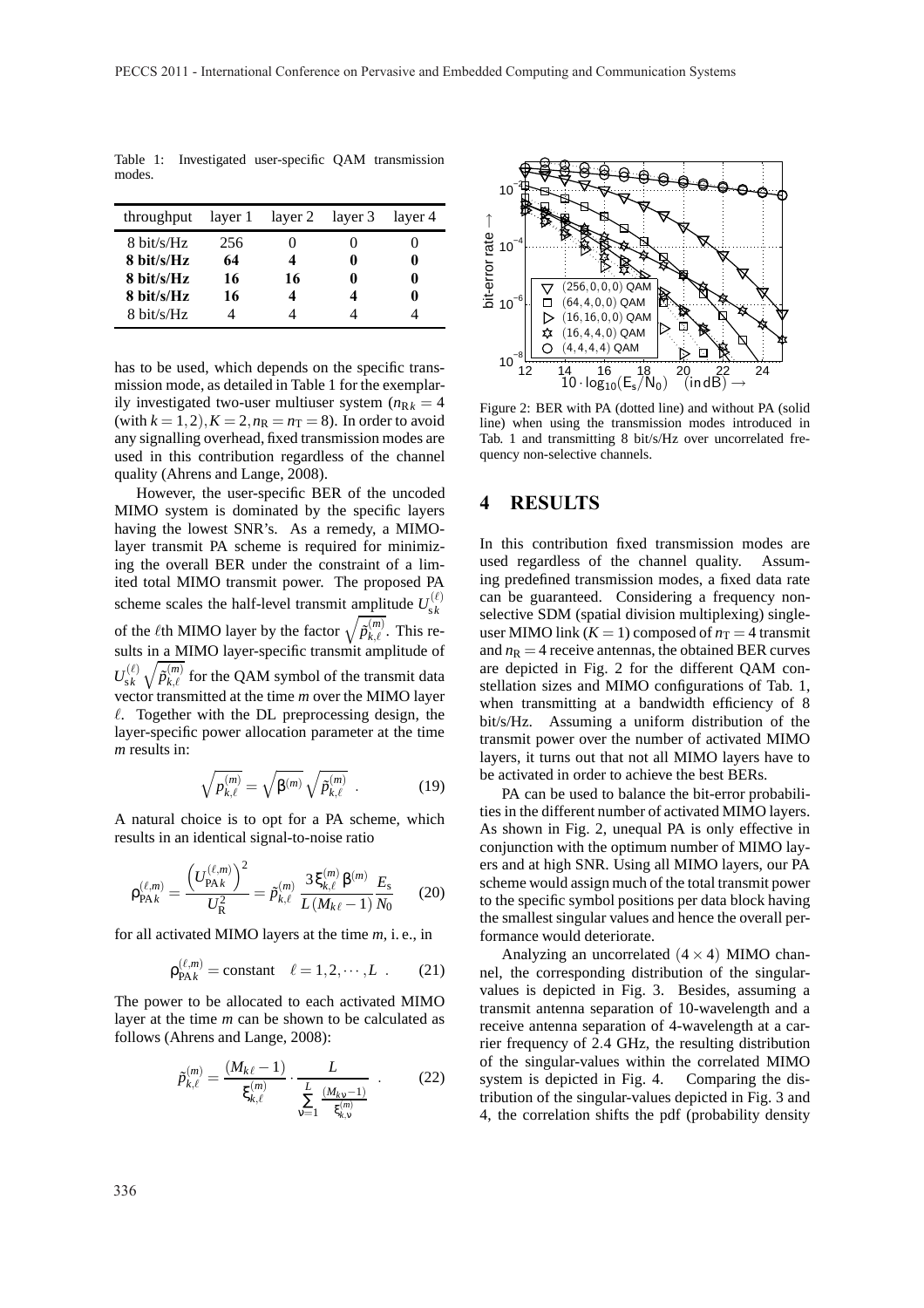

Figure 3: PDF (probability density function) of the layerspecific amplitudes  $\sqrt{\xi_\ell}$  for uncorrelated frequency nonselective MIMO channels.



Figure 4: PDF (probability density function) of the layerspecific amplitudes  $\sqrt{\xi_{\ell}}$  for correlated frequency nonselective MIMO channels.

function) of the largest singular-value to higher values at the cost of the remaining layers. Thus, taking the correlated MIMO channel instead of the uncorrelated one into consideration, we observe that the influence of the layer with the largest weighting factor increases. Since the performance of a MIMO transmission is strongly affected by the smallest singular values of the channel matrix, the statistical distribution of the smallest singular values is of great importance for the characterization of a MIMO transmission scheme. In consequence, as the ratio between the largest and smaller singular-value increases as the correlation between antennas increases, it is expected that the resulting BER increases with respect to the uncorrelated case. Thus, since the pdf dispersion of the singular values changes, the best uncoded solution for the uncorrelated MIMO channel doesn't necessarily lead to the best solution for the correlated one. The obtained BER curves are depicted in Fig. 5 for the different QAM constellation sizes and MIMO configura-



Figure 5: BER with PA (dotted line) and without PA (solid line) when using the transmission modes introduced in Tab. 1 and transmitting 8 bit/s/Hz over correlated frequency non-selective channels.



Figure 6: SVD-based user-specific BERs without PA when using the transmission modes introduced in Table 1 and transmitting 8 bit/s/Hz over uncorrelated frequency nonselective channels.

tions of Tab. 1, when transmitting at a bandwidth efficiency of 8 bit/s/Hz. Here, the joint optimization of the number of activated MIMO layers along with the appropriate allocation of the transmit power allows us to minimize the overall BER under the constraint of a given fixed data throughput efficiently.

The parameters of the exemplarily studied twousers MIMO system are chosen as follows:  $P_{sk}$  = 1 V<sup>2</sup>,  $n_{Rk} = 4$  (with  $k = 1, 2$ ),  $K = 2, n_{R} = n_{T} =$ 8. In this contribution a power with the dimension (voltage)<sup>2</sup> (in  $V^2$ ) is used. At a real, constant resistor this value is proportional to the physical power (in W). The obtained user-specific BER curves are depicted in Fig. 6 for the different QAM constellation sizes and MIMO configurations of Tab. 1 and confirm the obtained results within the single-user system  $(K = 1)$ . Assuming a uniform distribution of the